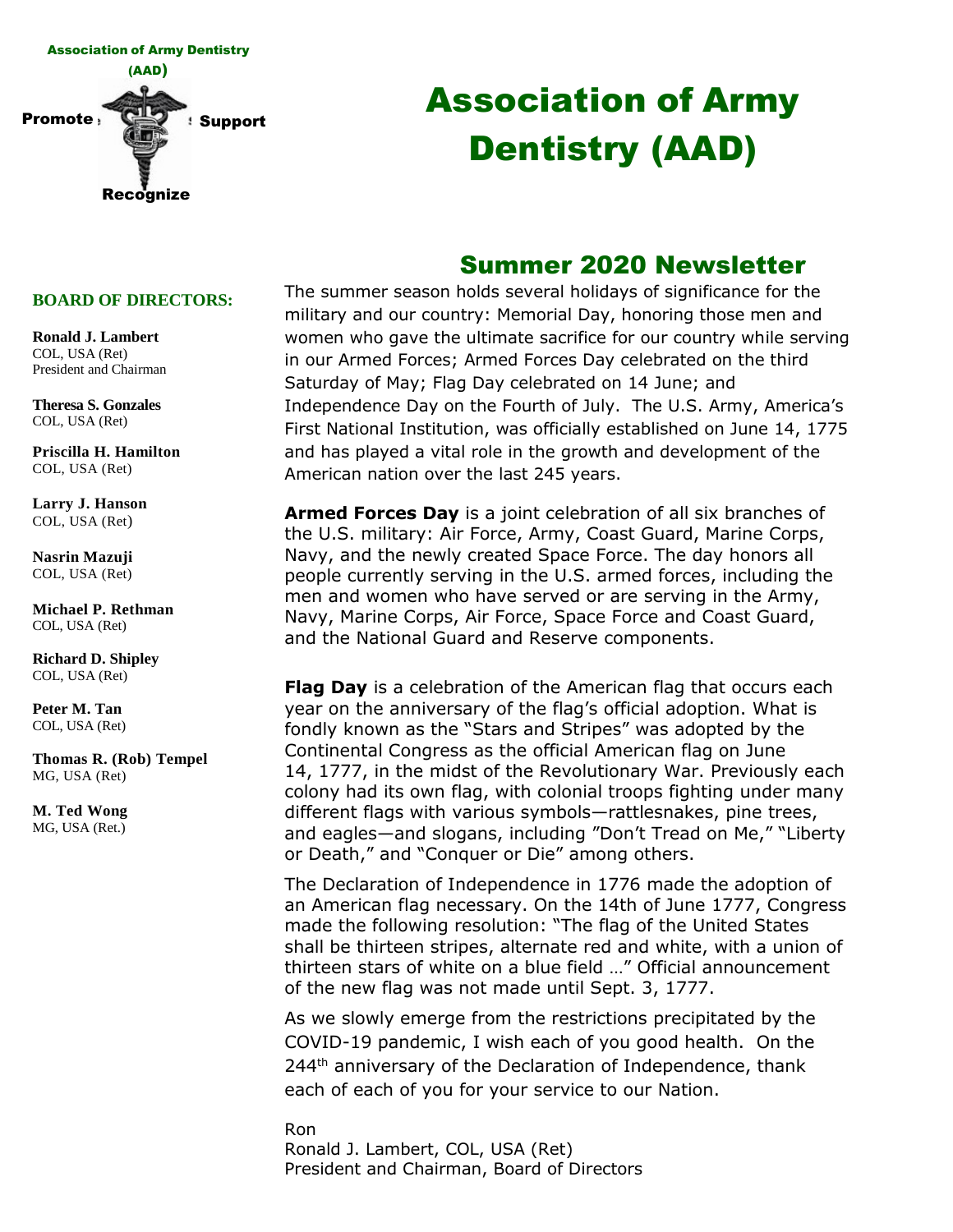# **Army Dental Corps Monument Update**

On 2 June 2020, the AAD Board approved the Phase 1 Sculpture renderings prepared by Jorden Pao, which are depicted below. The next step in the process is to receive bids for proposal from bronze foundries which could execute the Monument project. The Monument Committee will then evaluate the various proposals on the basis of design and cost and make a recommendation to the board.

Phase 2. Monument Committee member Bob Stieneker, COL, USA, Ret, visited San Antonio, last week to conduct a site visit at the AMEDD museum and conduct office visits with several key players in planning and completing the initiative. Once site approval at the AMEDD Museum is received and the exact size of the site is known, the Phase 2 design can be completed. Formal fund raising for the project will commence this fall.

Phase 3. The dedication of the AAD's Dental Corps Monument at the AMEDD Museum at Joint Base San Antonio, Texas, will be announced to our membership well in advance. Preliminary planning includes plans for a reunion in conjunction with the dedication.



#### **Artist's Sketch**

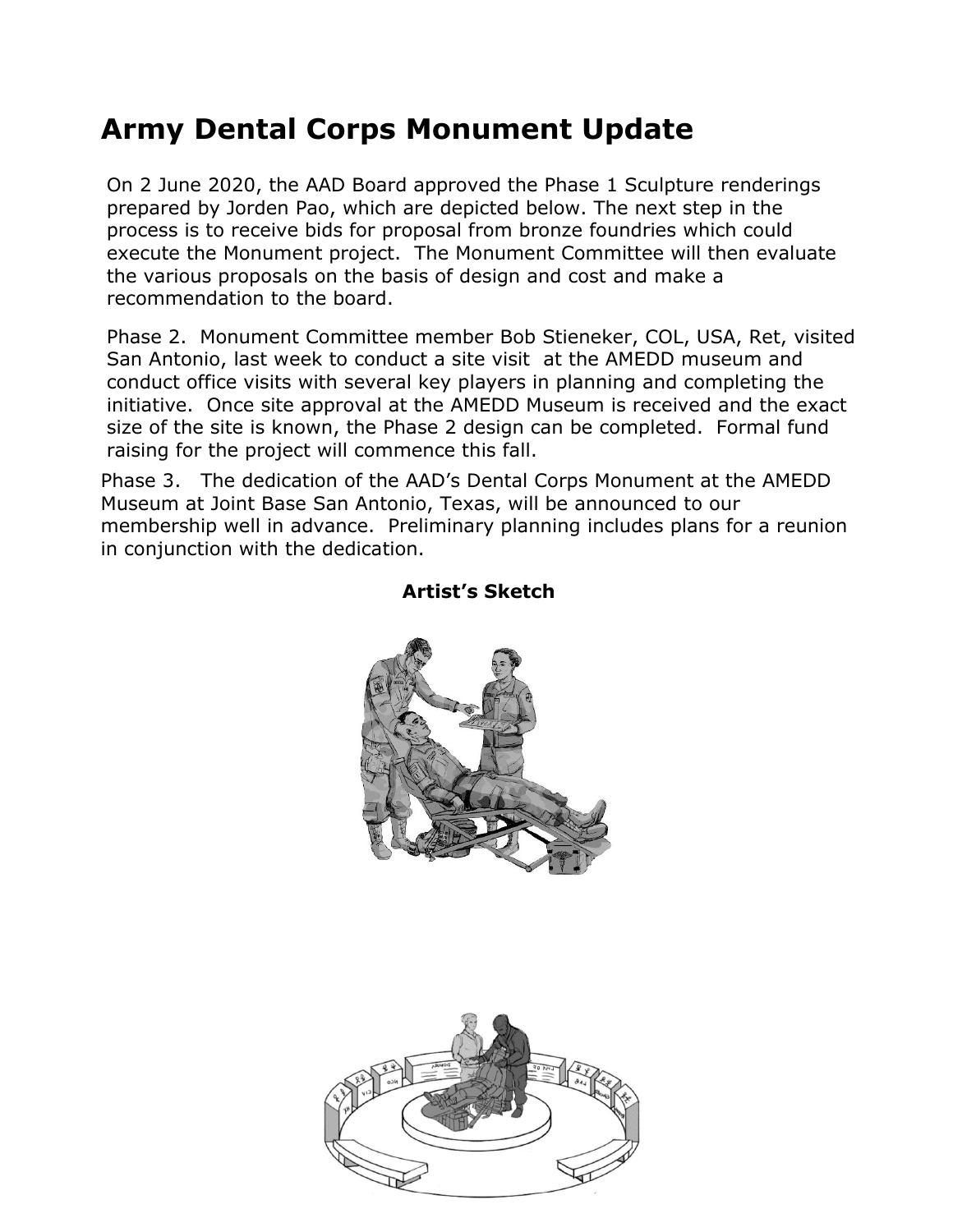## **Membership**

**A Lifetime of Service to the Dental Profession**



AAD life member Leo Rouse, COL, USA, Ret, is the 2020 recipient of the American Dental Association's (ADA) Distinguished Service Award. This is the highest honor conferred by the ADA Board of Trustees and is presented in recognition of his many years of service and dedication to the dental profession. Dr. Rouse was scheduled to receive the award at the ADA 2020 Meeting in Orlando, Florida, in October. However, the ADA and the Florida Dental Association have decided not to move forward with the Annual Meeting as an in-person convention in light of the COVID-19 pandemic. The official announcement of the ADA's 2020 Distinguished Service Award is scheduled to be made in the ADA News on 13 July 2020. To go to the ADA website and the ADA News after that date for the announcement, please click on the link below and then click on "ADA News" on the left side of the column.

#### <https://www.ada.org/en>

COL Rouse concluded his distinguished 24-year career as Commander of the U.S. Army Dental Command. After starting a second career in academic dentistry, he was appointed Dean of Howard College off Dentistry in 2004. He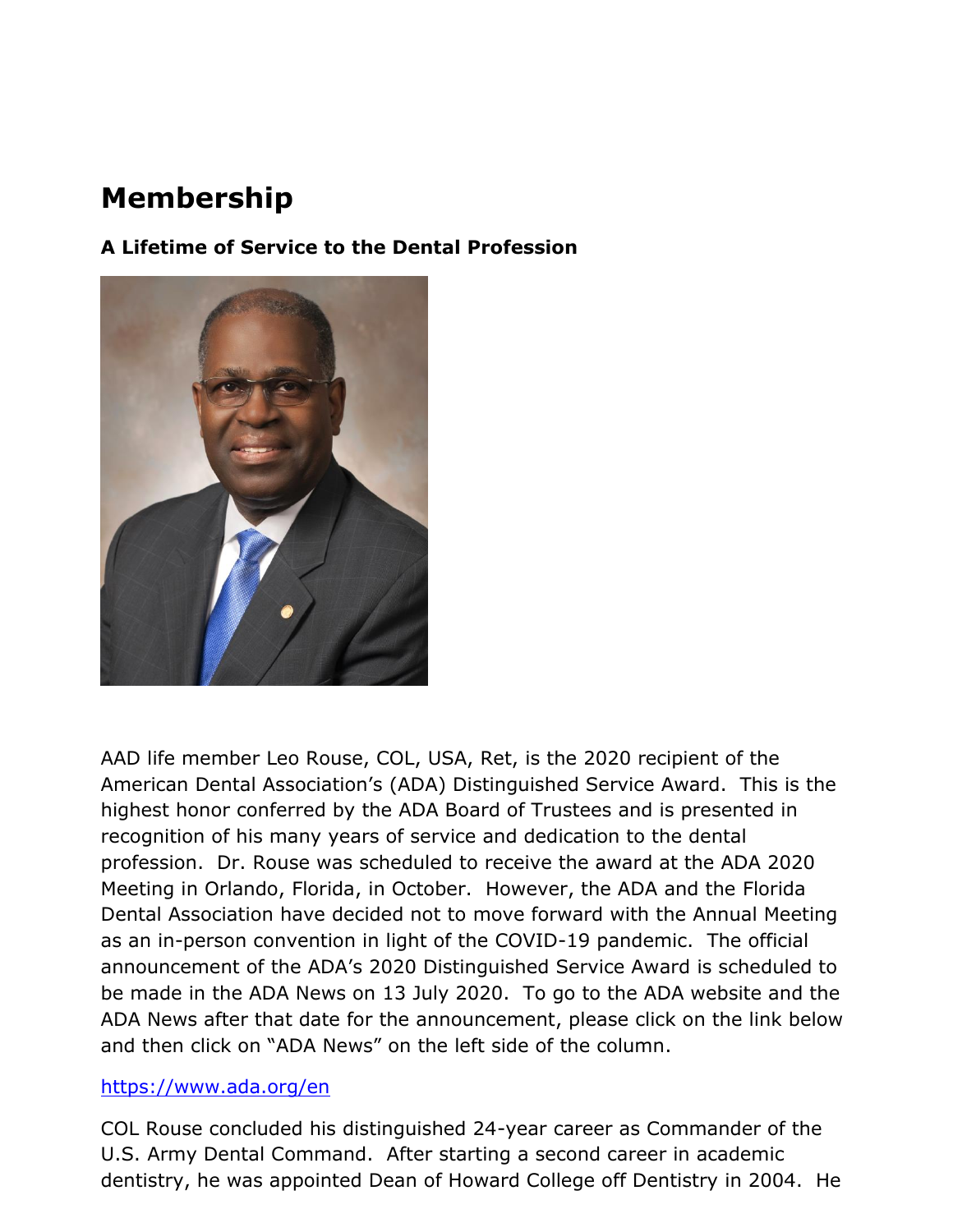has also served as Chair of the American Dental Education Association (ADEA) Council of Deans and as one of the four ADEA Commissioners on the Commission of Dental Accreditation (CODA). On March 16, 2011, he was installed as the first African-American President of the ADEA. COL Rouse was awarded Emeritus Status as Professor and Dean from Howard University. Additionally, he is currently the President Elect of the American College of Dentists.

#### \*\*\*\*\*\*\*\*\*\*\*\*\*\*\*\*\*\*\*\*\*\*\*\*\*\*\*\*\*\*\*\*\*\*\*\*\*\*\*\*\*\*\*\*\*\*\*\*\*\*\*\*\*\*\*\*\*\*\*\*\*\*\*

Oscar Ramos-Rivera, SGM, USA, Ret, was recently appointed by the AAD Board as the AAD's Senior Enlisted advisor. Expanding enlisted membership and capturing our enlisted history is vitally important for the vitality and success of our organization. Our enlisted comrades contributed immensely and were key to the success of the Army Dental Care System. Following is his brief introduction to the AAD:

#### **"Stray rounds" from the AAD SDNCO SME/ Consultant**

"Greetings from Fort Living Room, San Antonio! It's a distinct pleasure to be a member of the AAD, after nearly 20 years of my retirement from the US Army Dental Care Delivery System. Firstly, I must thank COL Lambert for reaching out to me to support his dental [enlisted] historical initiative. Likewise, I welcome the opportunity to collaborate with COL "Bob" Steinecker, after our many years supporting dental enlisted education, training and professional development at the [then] US Army Academy of Health Sciences. We were both trained as Medical Corpsman in the 1970's.

From an AMEDD historical perspective, there is a 20 year gap from 1980-2000 recognizing contributions of a low density MOS like the 91E (later 68E) and its derivative specialty ASI's. We experienced numerous Low Intensity Conflicts (LIC) in the 20 years referenced. In 1980, Desert One involved the hostage rescue mission in Iran. No dental capabilities. In 1981, we saw the first ever MFO in the Sinai. Dental support definitely went with the TF, organic to the Task Force (likely a couple of chairs and 1 dentist 2 techs- one was an X2). Lest not forget, years later we lost the entire aircraft passenger manifest in the Gander Crash. Dental personnel played a key role in post mortem ID's of casualties. In 1983, we deployed to Beirut with the Marines—there were Soldiers amidst the Marine Expeditionary Force but the USN provided most of the dental services. We deployed to Grenada also in 1983 and deployed 2 Brigades from the 82nd Airborne Division and 2 companies from the 307th Med Battalion, some members of the 257th Med Co. During 1984-1989, several dental NCOs were deployed as SMEs/ Advisors to the El Salvador Armed Forces Medical Services during the country's civil war. Also during that period, some dental technicians were deployed in support of Task Force Bravo, Honduras (an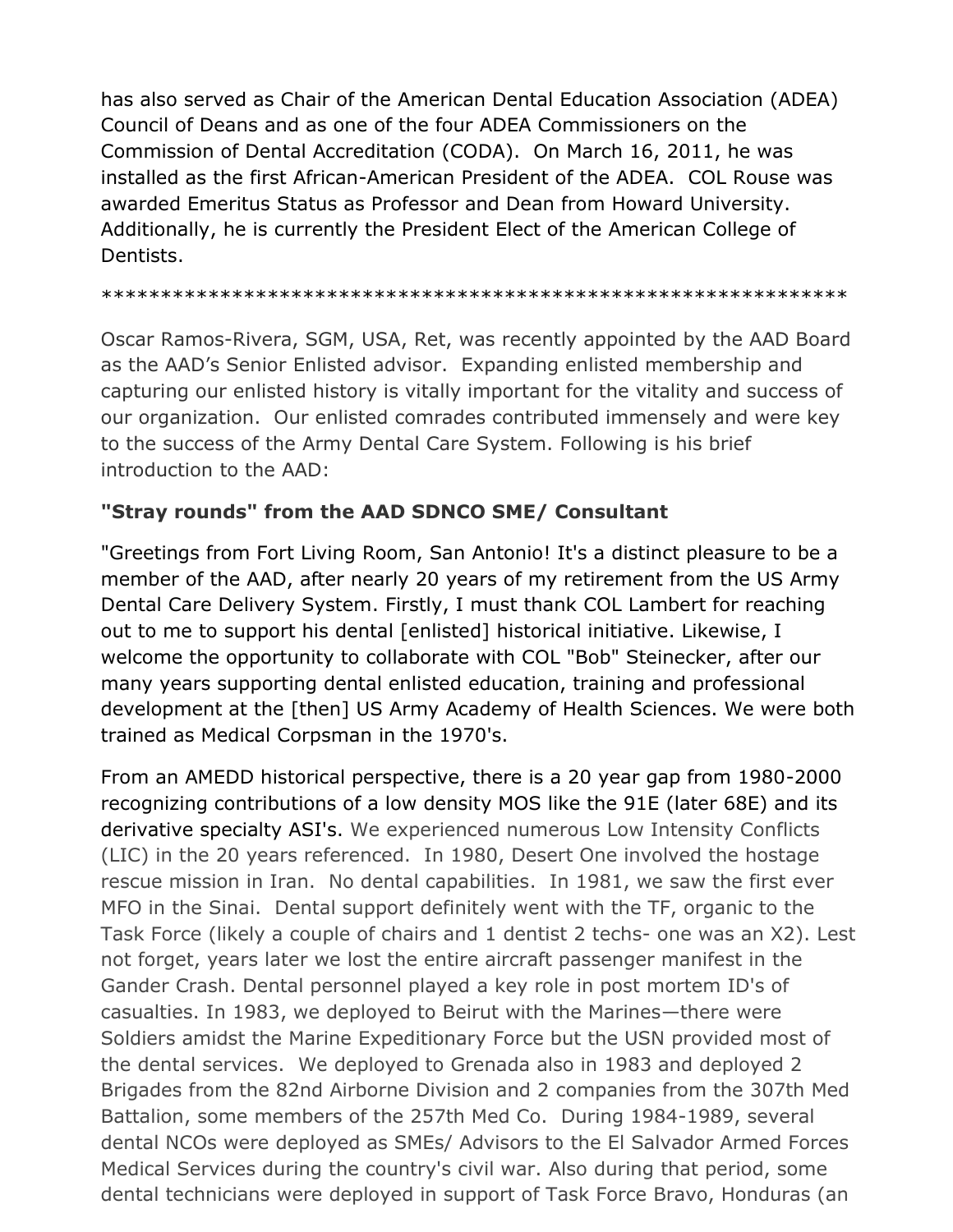on-going mission to date.) In 1989, we deployed to Panama. The entire 82nd along with brigades from other divisions deployed (with dental support provided by the USA DENTAC in Panama.) Then in 1990 we deployed to the KSA to fight Saddam and liberate Kuwait. Many of you were there to witness the Scud Missiles (missing most intended targets.) In 1992-95 we deployed assets to former Yugoslavia. There were dental assets, for the most part, supporting the use of USAF sorties. In 1992, we also went to Somalia as a peacekeeping/humanitarian mission that turned sour Oct 3-4, 1993. In 1994, we deployed on a peacekeeping mission (it was supposed to be war) to Haiti. There were 82nd troopers and 44th Med Bde, to include assets assigned to the 257th Med Co...".

These are just some random "stray rounds" from this old dental SGM's foxhole (or Pandemic TOC.)

I look forward to everyone's feedback, as you recall pertinent operation(s) Vignettes about enlisted members of your respective organizations, both former and current. Those will [in-turn] be shared with the AMEDD Museum."

Buenas noches... Oscar

#### \*\*\*\*\*\*\*\*\*\*\*\*\*\*\*\*\*\*\*\*\*\*\*\*\*\*\*\*\*\*\*\*\*\*\*\*\*\*\*\*\*\*\*\*\*\*\*\*\*\*\*\*\*\*\*\*\*\*\*\*\*\*\*

I would like to thank each of our members for renewing your memberships. As we increase the number of members in the AAD, our ability to support our 501(c)(3) mission improves. I would like to actively grow our membership, but I need your help. Please reach out to your colleagues or friends who may not be members and encourage them to consider membership in the AAD. Share the AAD newsletter with them. The link to apply for membership is below to renew on the website or to download the membership form if you wish to renew by mail at the address on the membership form or at the end of this newsletter:

<https://www.associationofarmydentistry.org/memberships/>

# **Active Component News**

The AAD's primary conduit to the active component is through COL Dave Ferguson, the Corps Specific Branch Proponent Officer at the Corps Chief Office, US Army Dental Corps, Joint Base San Antonio, Fort Sam Houston, Texas. As the Corps Chief's representative, COL Ferguson attends AAD virtual meetings as a non-voting member. MAJ Alyson Lasater, the Executive Fellow, functions as the primary liaison with the Association of Army Dentistry. The April, May, and June 2020 editions of *The Dental Corps Bulletin,* have been added to our website since the last edition of the newsletter. Each of the Bulletins is placed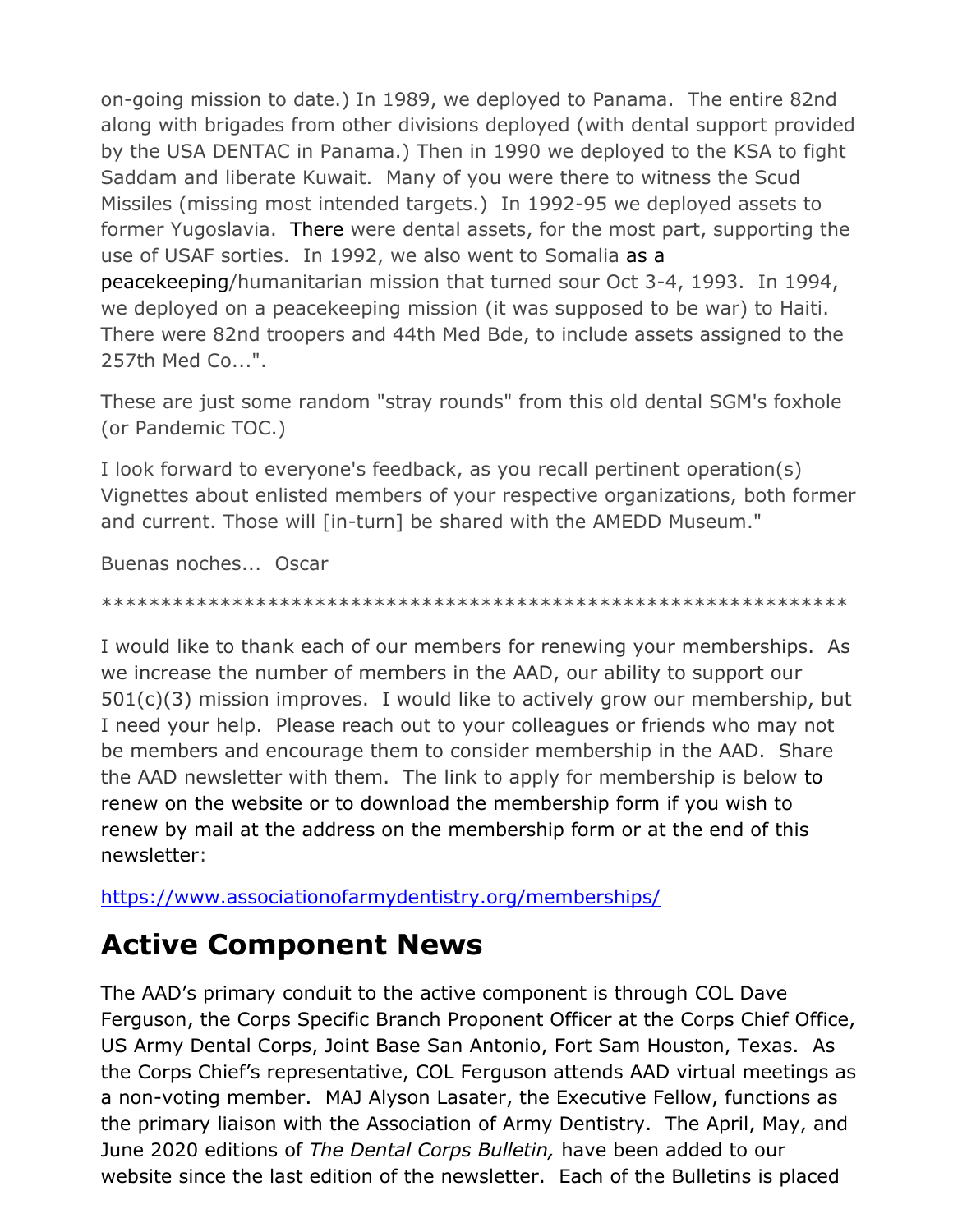on our website when received from the Corps Chiefs office and can be found at the following link or under the *News* header on the AAD website.

<https://www.associationofarmydentistry.org/news/>

The 2020 Corps Chief's Awards of Excellence were recently announced. Each of the recipients received a letter of congratulations from the AAD, an AAD challenge coin, a one-year membership in the AAD, and a gift card. Awards of Excellence 2020 winners follow:

**Exceptional Service and Leadership**. COL Christensen Hsu, Defense Health Agency, Falls Church, Virginia.

**Dental Education**: LTC Charles Lambert, Fort Bragg, North Carolina.

**Junior Officer:** CPT Andrew Jenzer, Fort Gordon, Georgia.

**Reserve Component Officer:** COL Don Gundlach, Fort Leonard Wood, Missouri

**Non-Commissioned Officer:** SFC Shannon Newsome, 502<sup>nd</sup> DCAS, Fort Hood, Texas.

**Junior Soldier:** SPC Janell Cortina, Fort Bliss, TX.

**Civilian-Category I:** Ms. Lisa Kohler, Fort Bliss, Texas.

**Civilian-Category II:** Dr. William Martin, Joint Base Lewis McChord, Washington.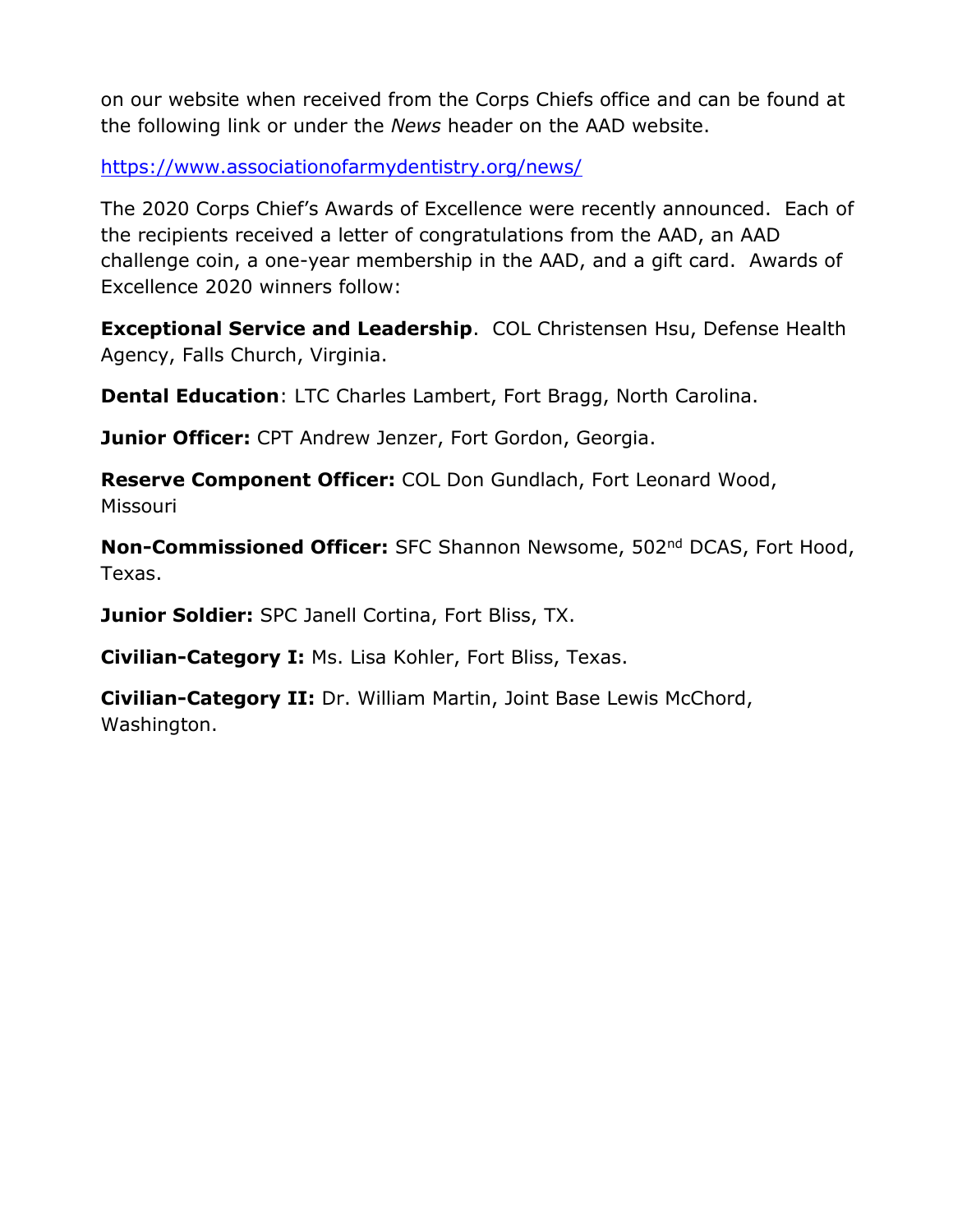## **Reserve Components News**



I am Cpt. H.D. Luong, a dentist in Pitman, NJ. I am the father of two beautiful kids, Lilliana and Nathaniel. I am married to the best human being on earth and her name is Felicia. I am a Soldier in the United States Army Reserves as a 63A. I was born in the Philippines, though my parents are actually Vietnamese. I speak five different languages. I call this country my home and plan on defending her to my last breath.

I found myself joining the Army out of a profound gratitude towards this country. As the son of refugees post-Vietnam, I owe this country more than I can verbalize in this letter. My obligation as a Dentist in the Army is the very least I can do as a patriot. I think that is a very common theme among my peers in the reserves.

I am attached to the 7301st out of Fort Dix, New Jersey. We are an overseer medical unit. Our unit functions as guides for other medical units in the reserves, essentially observing and critiquing the functions of other medical related units in their duties. This allows for a more united and competent Army medical reserves for the many scenarios that this country might demand of us. For example, a Dental Officer in my unit would be responsible for making sure that other dental reserves units are equipped and trained for a mass casualty scenario during a homeland attack. Dental officers are used as triage officers to help treat the most amount of folks with resources available.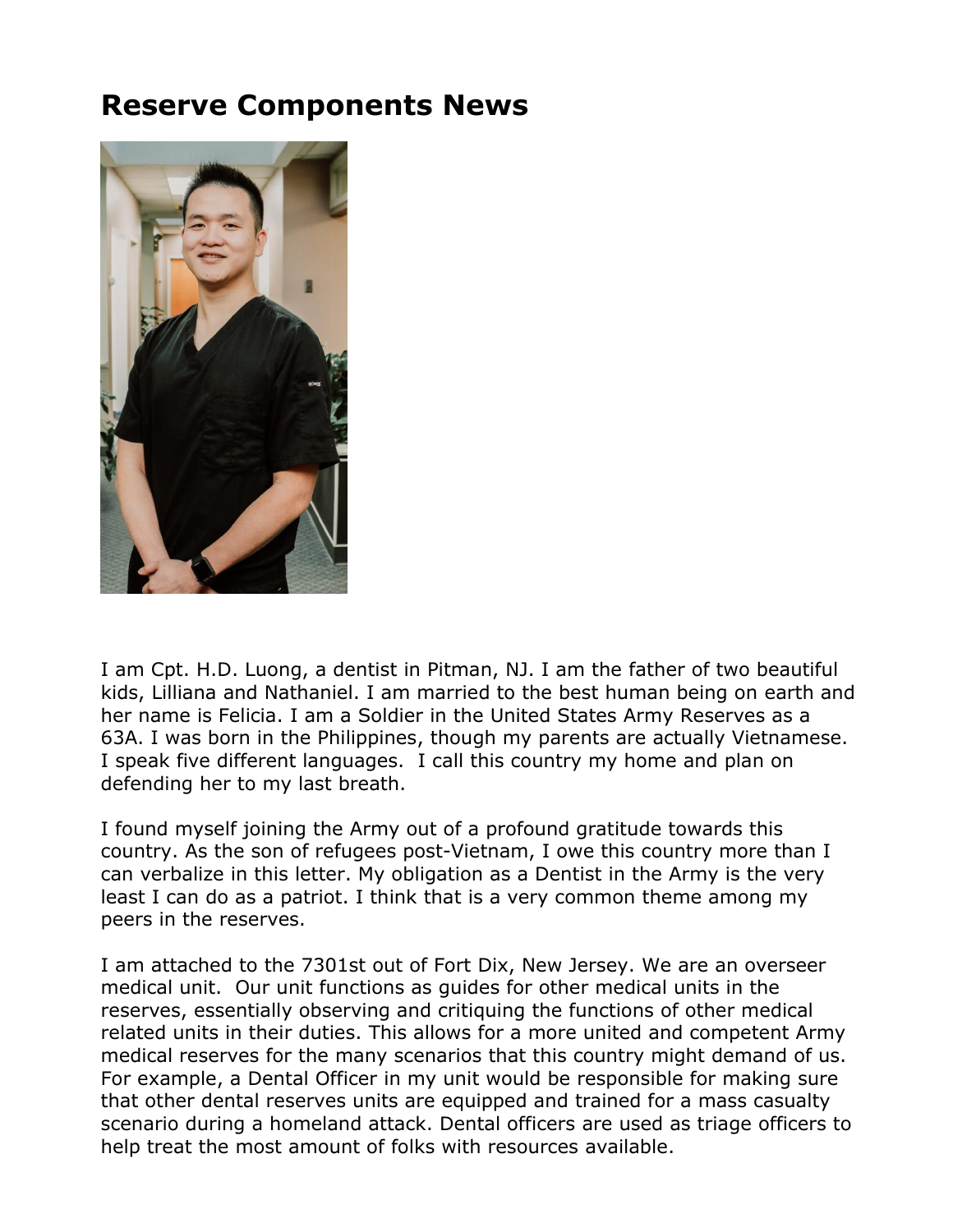In my civilian life, I am a practice owner in Pitman, NJ. I run a six chair practice with five of the most hard working and caring staff members. I am a general dentist with further training in dental implants, root canal treatment and orthodontic clear aligners. With this extensive skill set, I am able to provide a more comprehensive treatment planning service to my patients.

I am truly blessed to be able to be of service to my patients and be able to give back to my country of choice at the same time. The flexibility of the Army reserves has allowed me to thrive as a father, husband, clinician and practice owner.

Dr. H.D. Luong, DDS 856-556-1900 PitmanDental.com 107 W Jersey Ave, Pitman, NJ 08071

\*\*\*\*\*\*\*\*\*\*\*\*\*\*\*\*\*\*\*\*\*\*\*\*\*\*\*\*\*\*\*\*\*\*\*\*\*\*\*\*\*\*\*\*\*\*\*\*\*\*\*\*\*\*\*\*\*\*\*\*\*\*\*

The Mobilization Designee (MOBDES) Program for reserve Dental Corps Officers was implanted on May 27, 1976. These officers trained for a wartime role and served as the advisor for all reserve activities related to their unit.

### **Retirees**

The link to the latest edition of Army Echoes, the Official Newsletter for Retired Soldiers, Surviving Spouses, and Families is provided below. The June – September edition provides a wealth of information for retirees and their families, including the new Soldier for Life sticker and shoulder sleeve insignia; Army Material Command involvement with Operation Warp Speed to find a vaccine for the COVID-19 virus by 1 January 2021; Casualty Assistance Officer (CAO) assistance, Retiree Pay Account Checkup, etc. You may get a virus warning when you control/click on the link below, but click "OK" and it will take you to this edition of Army Echoes.

<https://soldierforlife.army.mil/Documents/echoes/latest.pdf>

### **The Expert Field Medical Badge**

**The U.S. Army Medical Department Center of History and Heritage: Facebook, 18 June 2020**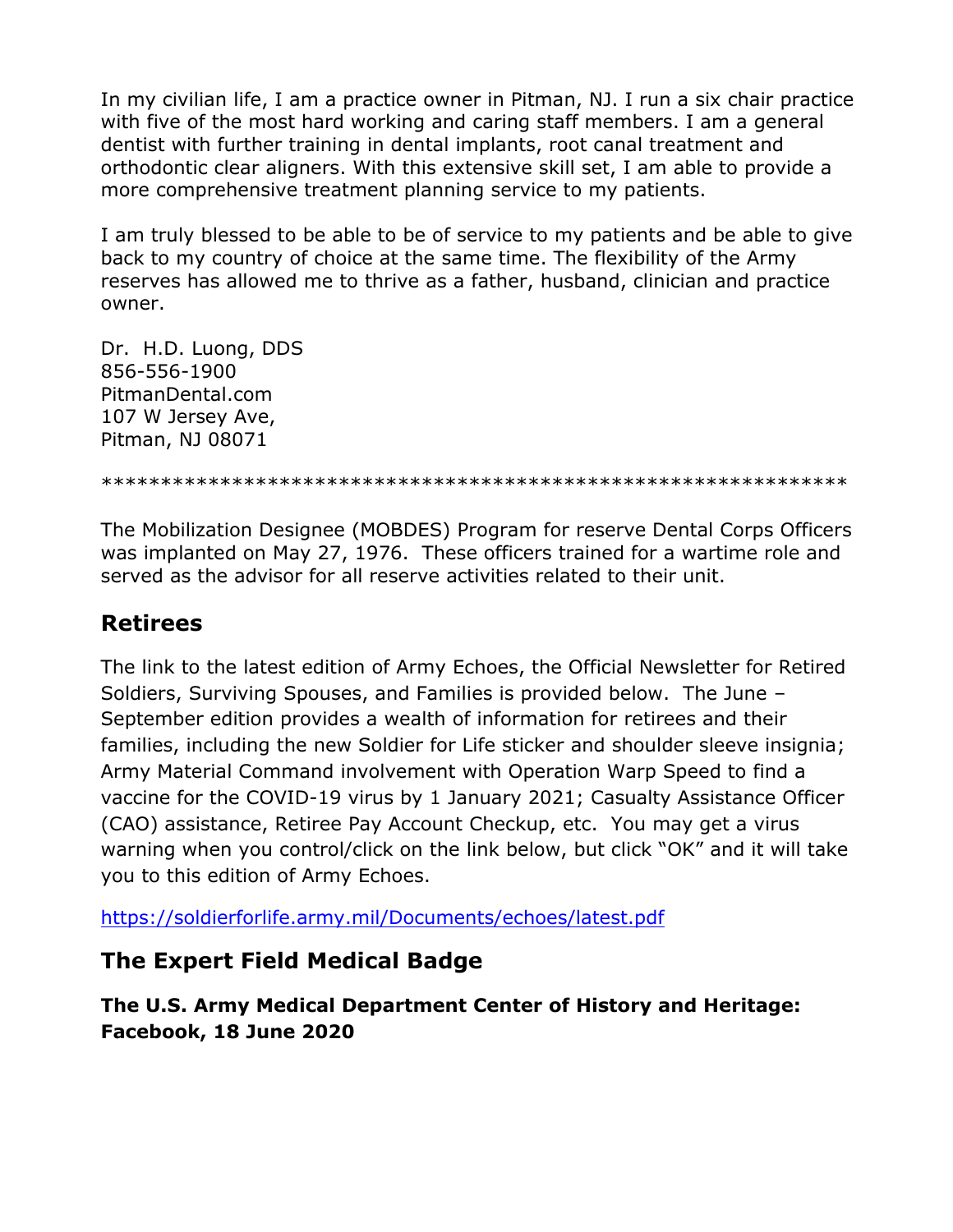

The Expert Field Medical Badge (EFMB) was established on 18 June 1965 to recognize successful completion of a series of qualifications used to measure a Soldier's professional skill and proficiency in Army medical treatment standards. All participants must be an officer or enlisted Soldier within the Army Medical Department.

Prior to the establishment of the EFMB, some medical units devised their own tests to gauge skill proficiency. The tests would often last for a couple of days and would consist of both written and practical exams designed to test aptitude in identification and treatment of basic wounds, evacuation, navigation, and equipment maintenance. Successful completion of the tests would earn the Soldier an "Expert Medical Soldier Certificate." It was not, however, until 1963 that the Deputy Chief of Staff for Personnel was first petitioned to create a dedicated special skill award for AMEDD professionals.

Like its predecessor, the current EFMB tests include both written exams and simulated combat lanes designed to represent real-life combat scenarios. Now, however, testing lasts for several days and includes both day and night land navigation, combat testing lanes designed to gauge general Soldier knowledge and medical proficiency, and a 12-mile foot march that must be completed within 3 hours. Although the EFMB is a non-combat badge, it serves to provide recognition to Soldiers who have proven themselves experts in the doctrines of basic combat-oriented, medical care.

The initial design for the EFMB was submitted on 2 February 1965, but was not approved until 8 December 1965. Made of oxidized silver, the EFMB pin features a horizontal stretcher overlaid with a caduceus and a Hellenic Red Cross. There have been no design element changes to the EFMB pin since its inception.

### **Dental History Corner with John King, COL (Ret), Dental Corps Historian, Emeritus**

[J Hist Dent.](https://www.ncbi.nlm.nih.gov/pubmed/17848049) 2007 Summer-Fall; 55(2):85-90.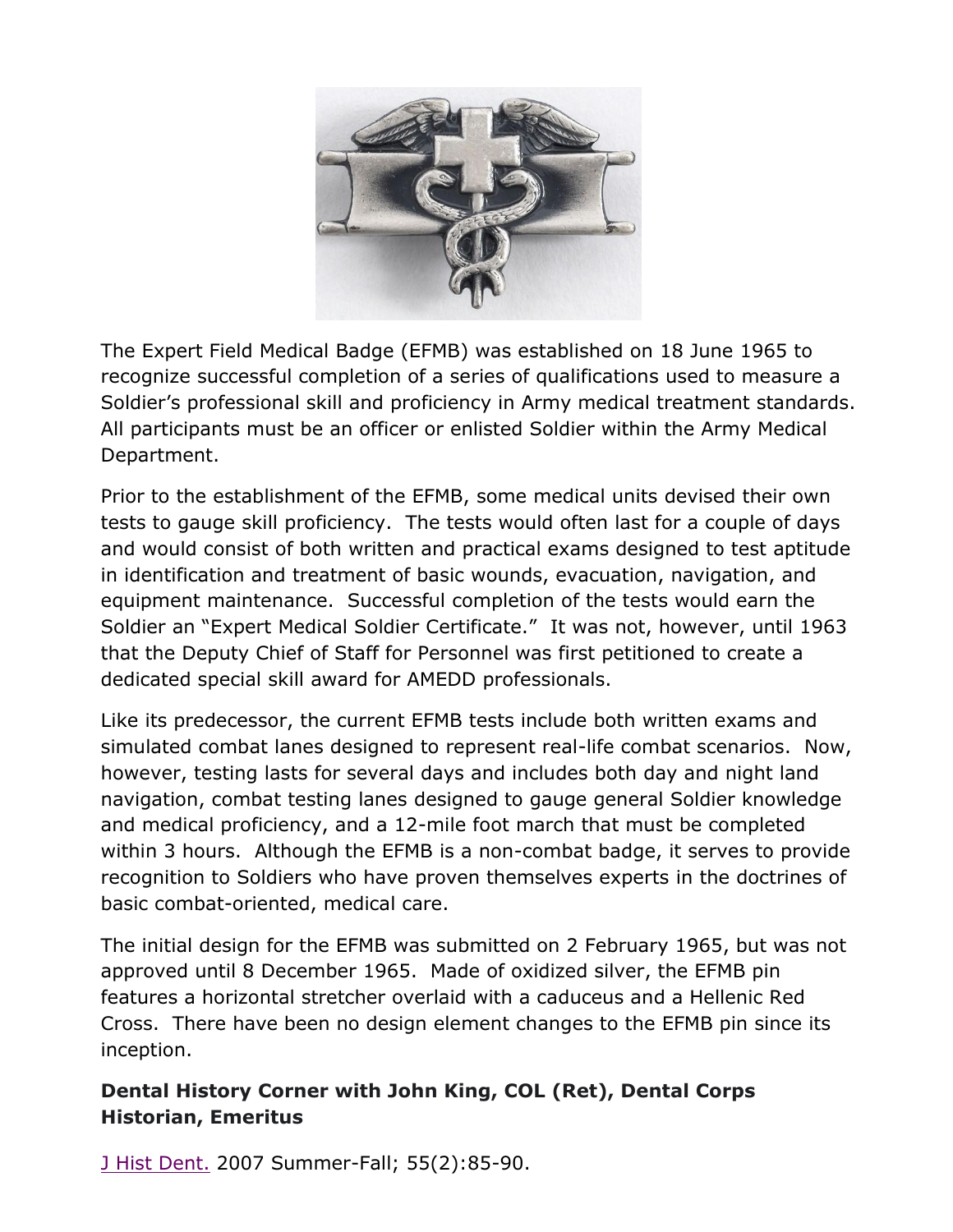### **Theodore Roosevelt's "presidential smile" and questionable dental health.**

[Christen AG1](https://www.ncbi.nlm.nih.gov/pubmed/?term=Christen%20AG%5BAuthor%5D&cauthor=true&cauthor_uid=17848049), [Christen JA.](https://www.ncbi.nlm.nih.gov/pubmed/?term=Christen%20JA%5BAuthor%5D&cauthor=true&cauthor_uid=17848049)

#### **[Author information](https://www.ncbi.nlm.nih.gov/pubmed/17848049) Abstract**

Theodore ("TR" or "Teddy") Roosevelt (1858-1919), who served as the twentysixth President of the United States from 1901 to 1909, was an "Icon of the American Century." Characterized by immense energy, numerous skills, zest for life, and enduring accomplishments, he made an impressive ascent to political importance. However, he also experienced serious, chronic, oral and systemic health problems. In spite of these significant health obstacles, he chose "the strenuous life," and cultivated a lifetime of joy, laughter and humor. TR was known as "the first president that smiled," and he was typically photographed and illustrated grinning from ear to ear. His flashing white teeth, wide smile, and engaging openness became welcome symbols of national and international acceptance. When Roosevelt died, suddenly and prematurely at the age of 60, dentists and physicians of that time began to investigate the probable medical causes of his untimely demise. The "focal infection hysteria" of the early 1900s convinced some of these health professionals that "a bad tooth", that previously had been endodontically treated, was the probable cause of death. Much of the early 20th century evidence-supporting the notion that oral sepsis was a "cause" of local or systemic disease-has now been proven, on closer inspection, to be anecdotal or of questionable scientific merit. Nevertheless, during those early days, it was common practice to extract all endodontically or periodontally involved teeth to eliminate any possible foci of infection that many clinicians believed could cause disease.

PMID:

17848049

[Indexed for MEDLINE]

# **Healthcare Corner**

For the latest information on COVID-19 and guidelines for dental care, please go to the American Dental Association's website:

**[https://success.ada.org/en/practice](https://success.ada.org/en/practice-management/patients/infectious-diseases-2019-novel-coronavirus?utm_source=adaorg&utm_medium=covid-resources-lp&utm_content=virus-updates&utm_campaign=covid-19&_ga=2.17447097.1293985743.1585452204-1741430929.1585452204)[management/patients/infectious-diseases-2019-novel](https://success.ada.org/en/practice-management/patients/infectious-diseases-2019-novel-coronavirus?utm_source=adaorg&utm_medium=covid-resources-lp&utm_content=virus-updates&utm_campaign=covid-19&_ga=2.17447097.1293985743.1585452204-1741430929.1585452204)[coronavirus?utm\\_source=adaorg&utm\\_medium=covid-resources](https://success.ada.org/en/practice-management/patients/infectious-diseases-2019-novel-coronavirus?utm_source=adaorg&utm_medium=covid-resources-lp&utm_content=virus-updates&utm_campaign=covid-19&_ga=2.17447097.1293985743.1585452204-1741430929.1585452204)[lp&utm\\_content=virus-updates&utm\\_campaign=covid-](https://success.ada.org/en/practice-management/patients/infectious-diseases-2019-novel-coronavirus?utm_source=adaorg&utm_medium=covid-resources-lp&utm_content=virus-updates&utm_campaign=covid-19&_ga=2.17447097.1293985743.1585452204-1741430929.1585452204)**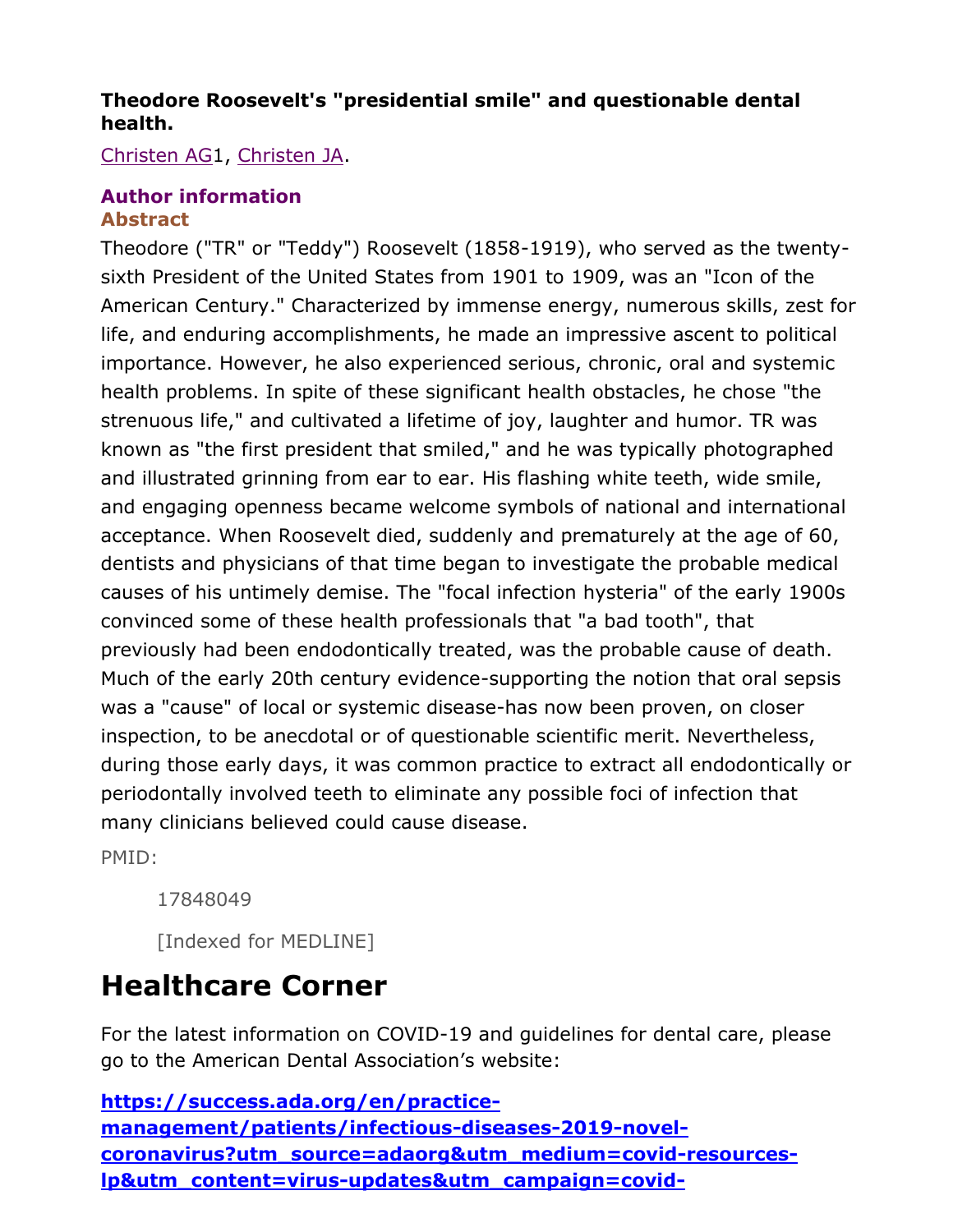#### **[19&\\_ga=2.17447097.1293985743.1585452204-](https://success.ada.org/en/practice-management/patients/infectious-diseases-2019-novel-coronavirus?utm_source=adaorg&utm_medium=covid-resources-lp&utm_content=virus-updates&utm_campaign=covid-19&_ga=2.17447097.1293985743.1585452204-1741430929.1585452204) [1741430929.1585452204](https://success.ada.org/en/practice-management/patients/infectious-diseases-2019-novel-coronavirus?utm_source=adaorg&utm_medium=covid-resources-lp&utm_content=virus-updates&utm_campaign=covid-19&_ga=2.17447097.1293985743.1585452204-1741430929.1585452204)**

# **Military History**

### **The Story of Technician Fifth Grade James K. Okubo, U.S. Army and The Congressional Medal of Honor**

James Okubo lived in Bellingham, WA, the son of a restaurateur, when Pearl Harbor was attacked on 7 December, 1941. He was Nisei, or second generation Japanese-American. In 1942, an executive order directed the government to confine Japanese Americans in internment camps scattered throughout the West. Okubo and his family were first sent to Tule Lake, California, and then to Hart Mountain, Wyoming. A year later in 1943, the government reversed its policy and allowed Japanese Americans to enlist in the military. Okubo, his two brothers and two cousins volunteered to serve and were assigned to the all-Japanese American 442<sup>nd</sup> Regimental Combat Team. Okubo enlisted 10 days prior to his 23<sup>rd</sup> birthday and was sent to Camp Shelby, Mississippi, for basic training. James trained as a medic, was assigned to K Company, and sent to the European Theater. The 442<sup>nd</sup> Regimental Combat unit earned more than 18,000 individual medals and was one of the most decorated units in World War II.

On 28 October of 1944 in a battle near Biffontaine in eastern France, Technician Fifth Grade Okubo crawled 150 yards through a field under enemy fire to save and treat more than 17 Soldiers. The next day, he rescued another 8 Soldiers. On 4 November, he ran 75 yards through enemy fire to rescue a wounded Soldier from a burning tank. He was completely exposed and became the main target although his brassard was marked with the Red Cross. Okubo climbed up on the tank and pulled the wounded crewman to the top of the tank and then to the protected side of the tank where he applied first aid. His prompt and heroic actions saved the Soldier's life.

Okubo's commanding officer subsequently recommended him for the Medal of Honor. However, in a Review Board action of 21 April, 1945, Technician Fifth Grade Okubo was recommended for the Silver Star. A record of the 21 April report of the five officer-review board reveals a hand written scrawl, "Medical Man" at the bottom of the page. Okubo, himself, was pleased and honored to earn the nation's third-highest medal for valor.

Following the war, the Okubo family settled in the Detroit area, an approved location for those released from internment camps. After finishing his tour of duty, James Okubo attended Wayne State University, where he met and married his wife, Nobuyo, in 1951. He then attended the University of Detroit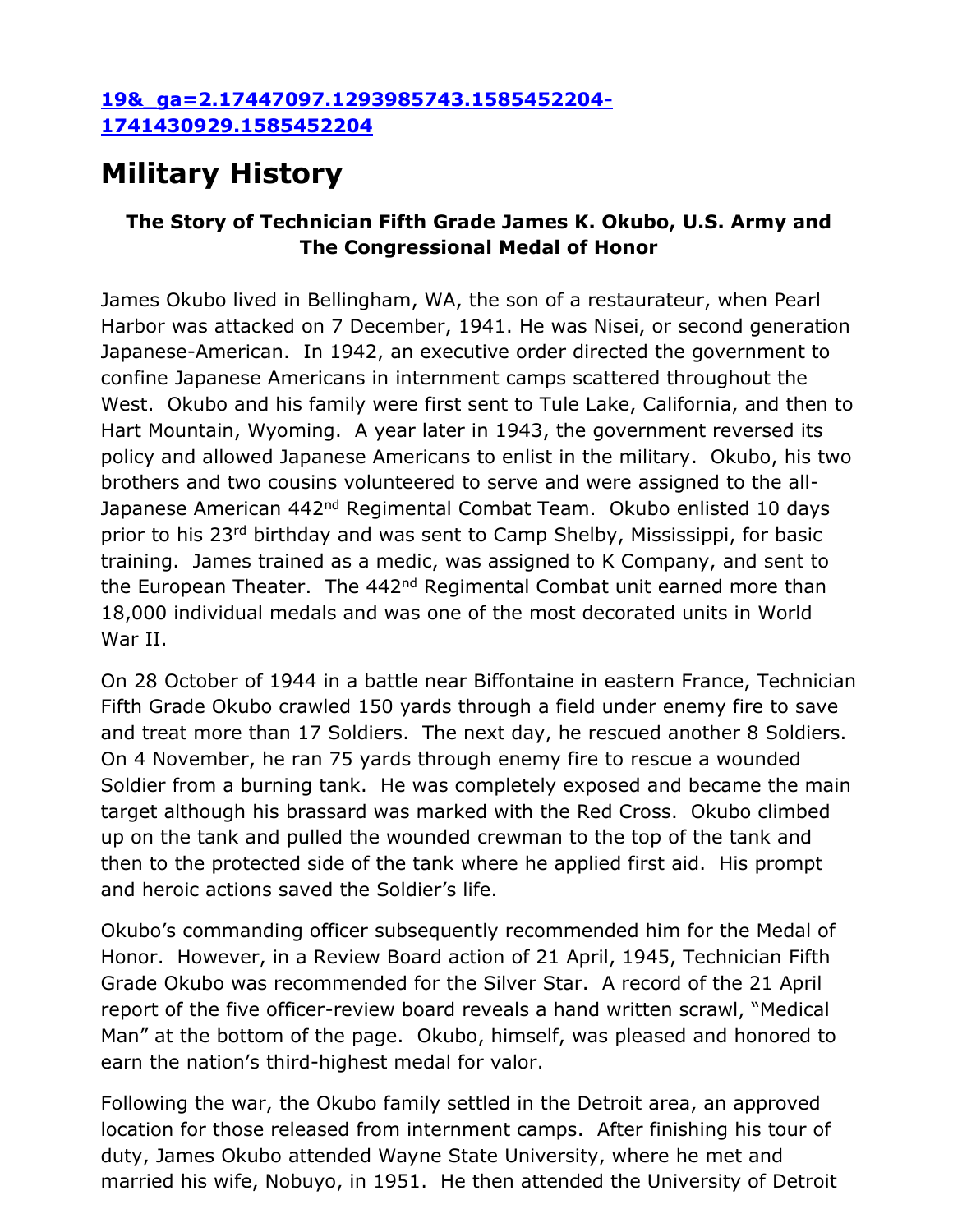School of Dentistry, where he earned his dental degree in 1954. He practiced dentistry in Detroit part-time and was a professor at the dental school, where he taught anatomy and conducted research from 1954 to 1967. Tragically, on 29 January 1967, Dr. James Okubo, his wife and three children were headed north for a ski outing when his car hit a patch of ice on I-75. He was killed instantly in the resulting crash and was buried in Woodlawn Cemetery, Detroit, Michigan.

Dr. Okubo was fondly remembered by former students for his dry sense of humor. A dental student once asked for his help in seating a gold inlay, stating that it fit the die perfectly but would not seat intraorally. Okubo's advice was clear: simply cement the inlay on the die. When students' attention would drift during anatomy lectures, he would turn off the air circulation fans in the cadaver room to recapture their responsiveness. Invariably, Dr. Okubo had a pop quiz on December 7<sup>th</sup>. While some of his students had heard of Okubo's heroics, he rarely spoke of his war experience.

In 1996 Congress directed the Secretary of the Army to conduct a review of all Asian Americans and Pacific Islanders who were awarded the Distinguished Service Medal in World War II "to determine whether any such award should be upgraded to the Medal of Honor." On 21 June 2000 President Clinton awarded the Medal of Honor to 22 Asian-Pacific Americans.

A Medal of Honor was favorably considered for Technician Fifth Grade James K. Okubo, under a separate provision of the law. The decoration could not be formally approved, however, until Congress waived the statutory time restriction in his specific case. In 1999, at the request of the 442<sup>nd</sup> Regimental Combat Team Veterans Club, Senator Daniel Akaka of Hawaii requested a review of Okubo's records by the Senior Army Decoration's Board. Senator Akaka recommended a special waiver for Okubo and other Asian and Pacific Islander Americans for medal upgrades. Included in this group of heroes was Senator Daniel Inouye, Hawaii. On Wednesday, 21 June 2000, Technician Fifth Grade Okubo received his due recognition along with 22 Asian-American Soldiers. He was posthumously awarded the Medal of Honor in a ceremony at the White House in which the award was presented by President Clinton to his widow, Nobuyo. President Clinton recounted the following: "They risked their lives above and beyond the call of duty, and in so doing they did more than defend America – in the face of painful prejudice, they helped define America."

#### **Medal of Honor**

**Citation:** Technician Fifth Grade James K. Okubo distinguished himself by extraordinary heroism in action on 28 and 29 October and 4 November 1944, in the Foret Domainale de Champ, near Biffontaine, eastern France. On 28 October, under strong enemy fire coming from behind mine fields and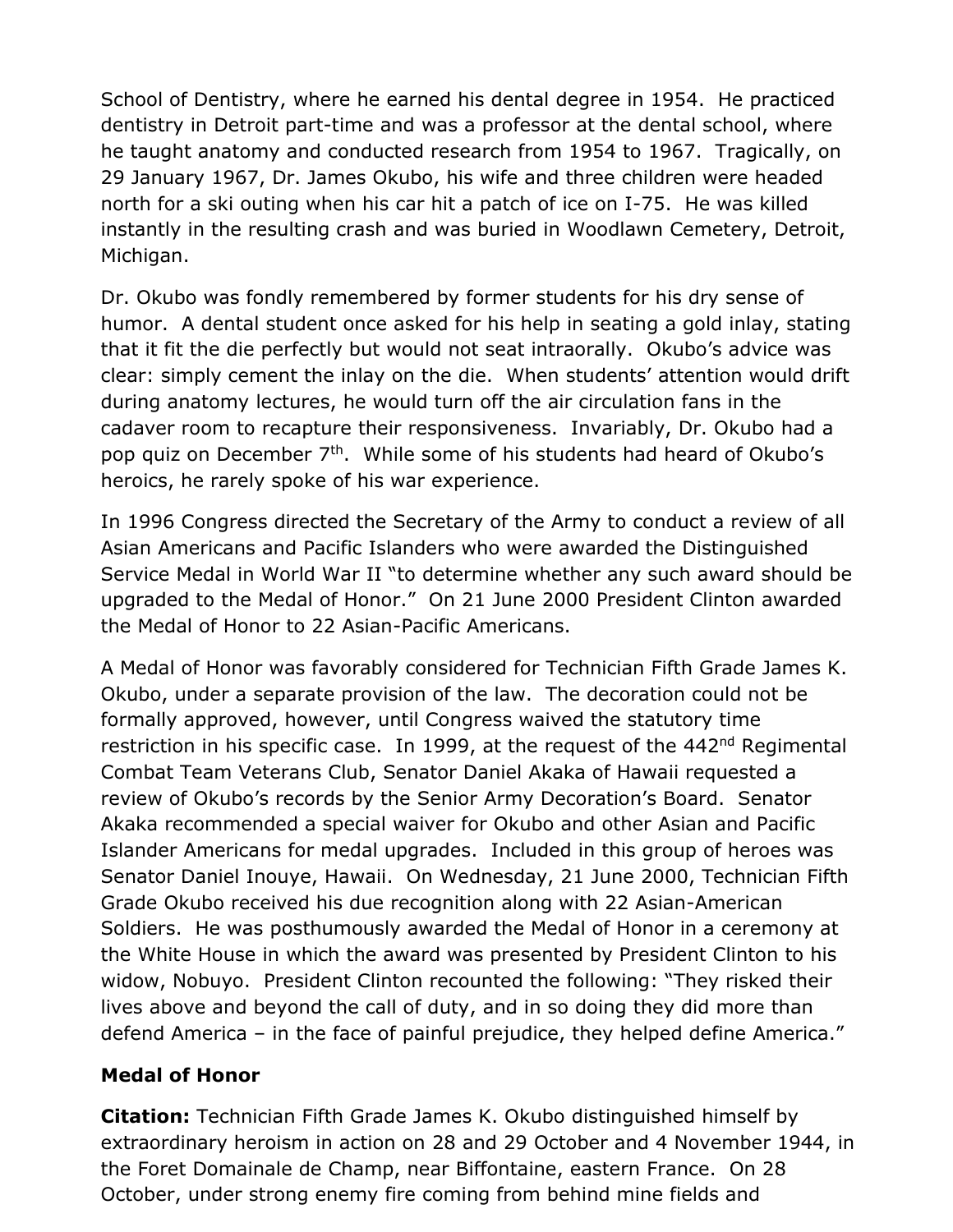roadblocks, Technician Fifth Grade Okubo, a medic, crawled 150 yards to within 40 years of the enemy lines. Two grenades were thrown at him while he left his last covered position to carry back wounded comrades. Under constant barrages of enemy small arms and machine gun fire, he treated 17 men on 28 October and 8 more on 29 October. On 4 November, Technician Fifth Grade Okubo ran 75 years under grazing machine gun fire and, while exposed to hostile fire directed at him, evacuated and treated a seriously wounded crewman from a burning tank that otherwise would have died. Technician Firth Grade James K. Okubo's extraordinary heroism and devotion to duty are in keeping with the highest traditions of military service and reflect great credit on him, his unit, and the United States Army.

#### **Honoree ID: 1557**

Okubo left the Army as a Technician Fifth Grade. His medals and awards included the Medal of Honor and the Silver Star Medal. Moreover, he was the first Army medic to be awarded the Medal of Honor. The Okubo Medical and Dental Complex at Joint Base Lewis-McChord, Washington, is named after Technician Fifth Grade Okubo. On 21 February 2002, a formal ribbon-cutting ceremony was held opening the new multi-million dollar, state of the art, family medical and dental complex with Okubo's widow, Nobuyo Okubo, in attendance. In 2003, the U.S. Army named a barracks at Fort Sam Houston, Texas, after Okubo in a ceremony which featured his widow.

\*\*\*\*\*\*\*\*\*\*\*\*\*\*\*\*\*\*\*\*\*\*\*\*\*\*\*\*\*\*\*\*\*\*\*\*\*\*\*\*\*\*\*\*\*\*\*\*\*\*\*\*\*\*\*\*\*\*\*\*\*\*\*

A special thank you to the following: COL (Ret) John King for pointing me in the direction of Army Technician Fifth Grade Okubo, who earned the Medal of Honor as an Army medic, later becoming a dentist.

Nolan A. "Andy" Watson of the AMEDD Center of History and Heritage for providing research material for this story.

Documents that provided material for the Okubo story included the following:

- "James K. Okubo, D.D. S., The Medal of Honor: A Hero Walked Among Us," The Leading Edge, An Alumni Publication of the University of Detroit Mercy School of Dentistry, Winter/Spring 2001. (Reprint of the article from American Dental Association Publishing)
- An Extract from "Silent Valor: The Story of the 442<sup>nd</sup> Medics," published in 2002 in Honolulu, Hawaii.
	- $\circ$  X. A Medal of Honor for Saving Lives T-5 James Okubo, Medic.
- "United States Army in World War II: The European Theater of Operations – Riviera to the Rhine, Jeffrey J. Clarke and Robert Ross Smith, Center of Military History, United States Army, Washington, D.C., 1993.
- [www.army.mil/medalofhonor](http://www.army.mil/medalofhonor) > <https://www.army.mil/medalofhonor/citations22.html#O>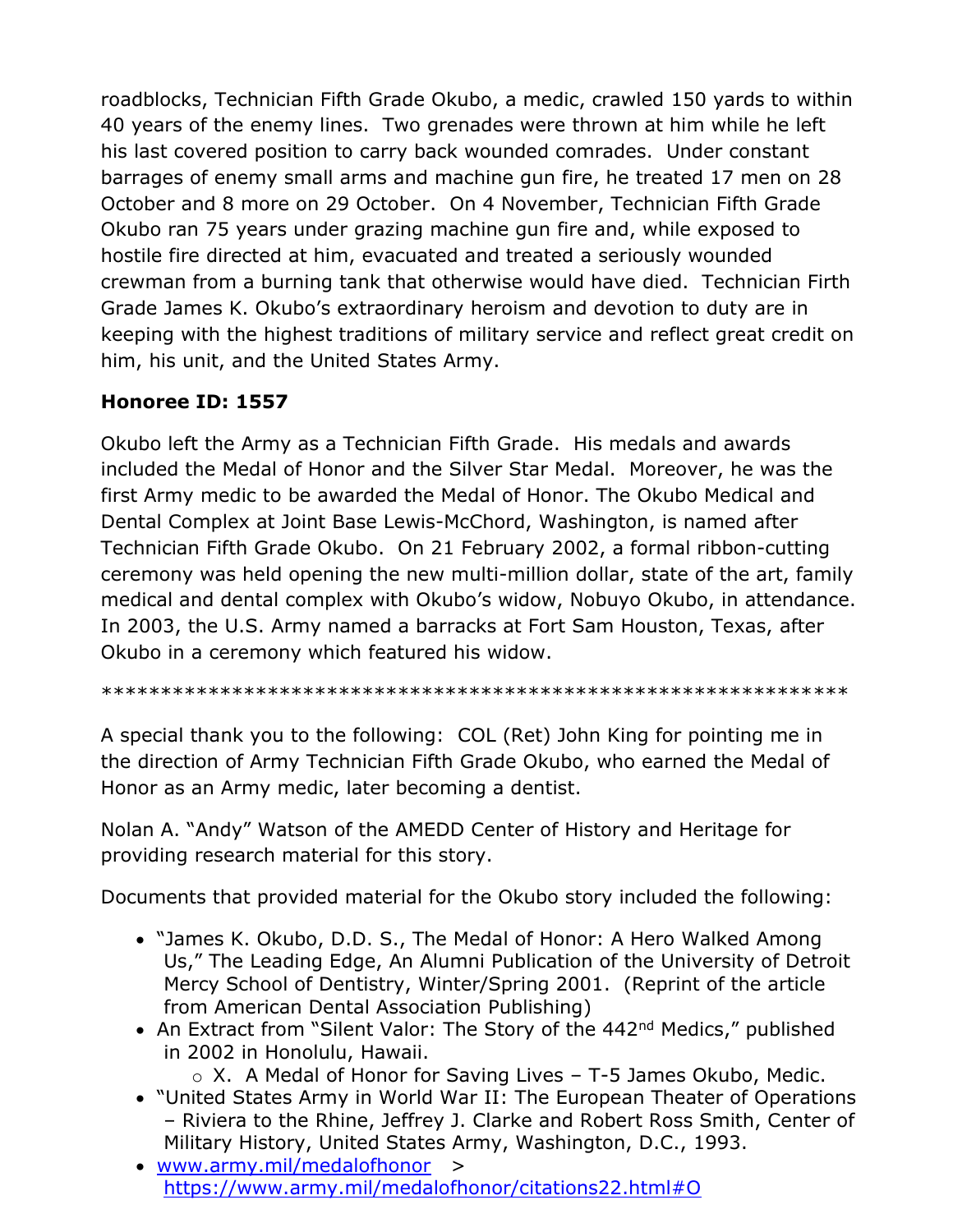<https://www.mamc.health.mil/dental/clinics/okubo-dental-clinic.aspx>

# **Website Administrator**

The Association of Army Dentistry is in need of a volunteer with computer skills and website familiarity to help administer our website. The work would involve posting newsletters, obituaries, The Dental Corps Bulletin, and other items to our website. Additionally, we would like to modernize our website and focus on making it more user friendly. Please contact the AAD at [assoc.army.dentistry@gmail.com](mailto:assoc.army.dentistry@gmail.com) or call COL (Ret) Ron Lambert at the number provided at the end of the newsletter if you are interested in helping us out.

# **Social Media**

LTC Mike Hoffman, the administrator for the AAD's Facebook page, was promoted earlier this month to Lieutenant Colonel. Congratulations Mike!

Please go the ADA's Facebook page to check out the latest posts and news from throughout the Army Dental Care System.

<https://www.facebook.com/AssociationofArmyDentistry>

# **In Memoriam**

The AAD is saddened to announce the passing of Jim Duke, COL, USA, Ret, on May 3, 2020 in Huntsville, Alabama. Jim earned his DMD at the University of Alabama, Birmingham, and completed his oral and maxillofacial surgery residency at Fort Gordon, Georgia. After a distinguished military career, his public service continued in his community. Please follow the link below to his complete obituary.

• Jim Brooks Duke, COL, USA, Ret 5/18/1952 - 5/3/2020

[https://www.associationofarmydentistry.org/wp](https://www.associationofarmydentistry.org/wp-content/uploads/2020/05/Duke%2C%20COL%20Ret%20Jim%205-18-2952%20--%205-3-2020.pdf)[content/uploads/2020/05/Duke%2C%20COL%20Ret%20Jim%205-18-](https://www.associationofarmydentistry.org/wp-content/uploads/2020/05/Duke%2C%20COL%20Ret%20Jim%205-18-2952%20--%205-3-2020.pdf) [2952%20--%205-3-2020.pdf](https://www.associationofarmydentistry.org/wp-content/uploads/2020/05/Duke%2C%20COL%20Ret%20Jim%205-18-2952%20--%205-3-2020.pdf)

We post the obituaries that are brought to our attention; if there are others that you wish to share with our membership, please forward them to the AAD. The link to all of the obituaries on our website is at the following web address:

<https://www.associationofarmydentistry.org/about/in-memoriam/>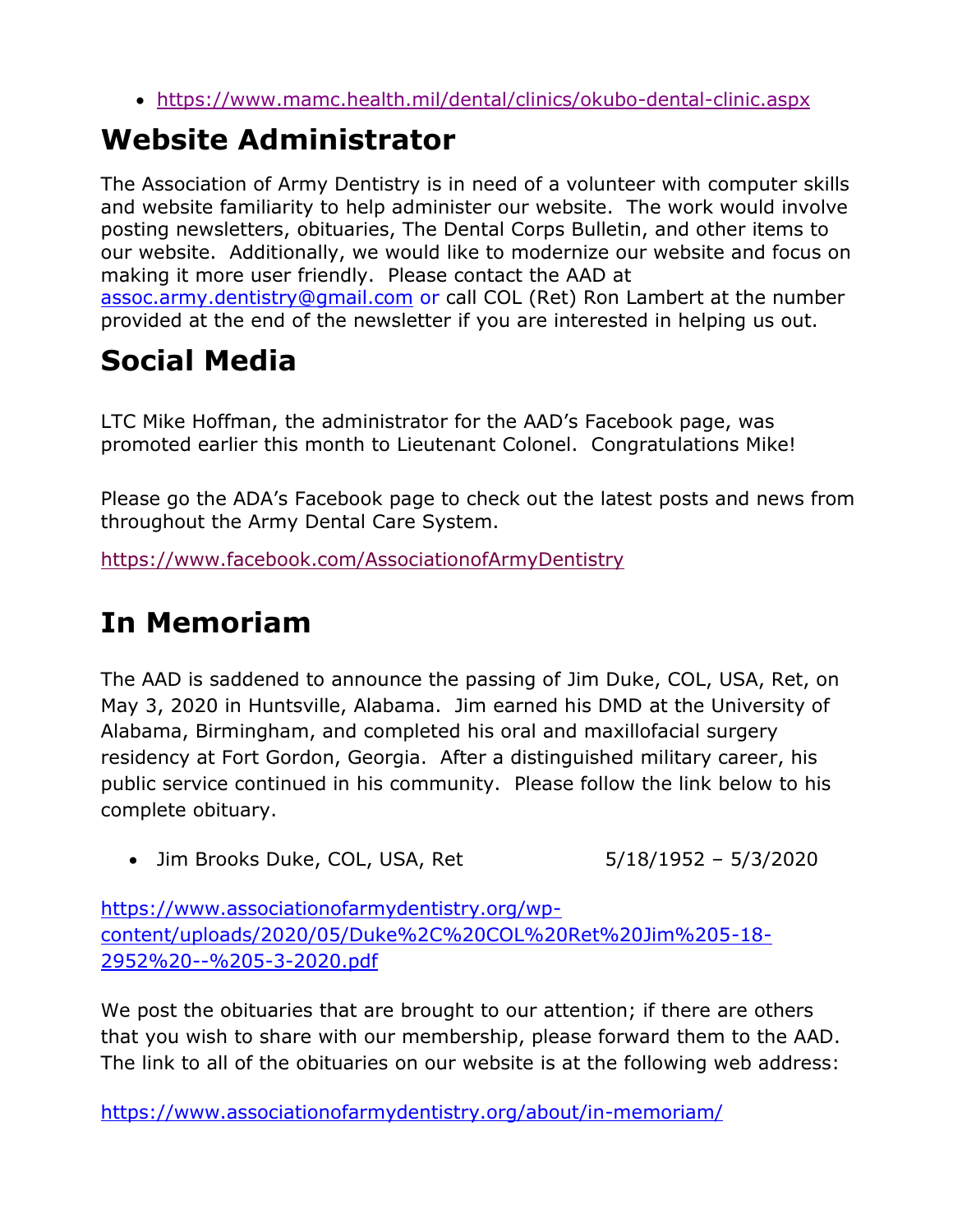# **Conclusion:**

As we approach the Fourth of July holiday, I wish each of you good health and continued perseverance during this eventful year. Our military careers have taught us how to endure these troubled times as we have served to protect America's freedoms.

The AAD would like to thank each of you for your continued membership and support of our charitable mission. If anyone has an interest in serving on our board of directors or assisting in another capacity, please contact the AAD at [assoc.army.dentistry@gmail.com](mailto:assoc.army.dentistry@gmail.com)

Please keep our men and women serving in harm's way in your thoughts and prayers. May God Bless America!

Editor AAD Newsletter, COL Ron Lambert, COL, USA, Ret